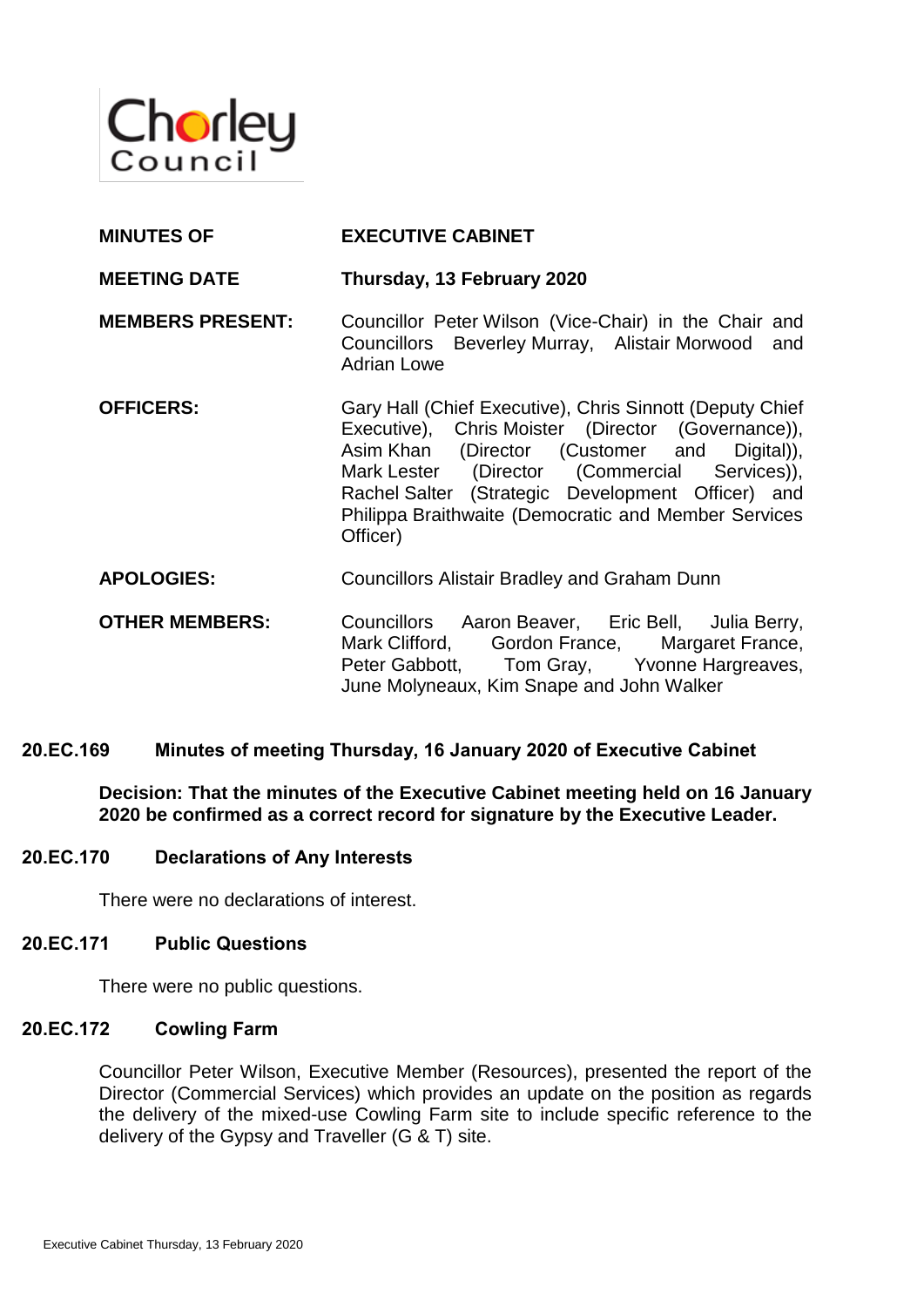Members noted the estimated costs for each option detailed in the report, which were higher than originally thought. Members were not satisfied that all possibilities have been looked into and, as such, requested officers to revisit the options available.

## **Decision:**

- 1. Officers are requested to revisit the options at Cowling to determine if the costs of delivery can be further reduced, whilst still meeting the standards required to obtain planning consent.
- 2. Officers are requested to review other sites (presently not allocated for a G&T site) and bring forward additional costed options to meet the G&T current requirement of 5 pitches. These sites may include sites previously considered during the allocation process but discounted due to the size.

## **Reasons for Recommendation(s):**

To allow the progress of the delivery of the G & T allocation in line with the requirements of the 2012 – 2026 Local Plan.

# **Alternative Options Considered and Rejected:**

Delay the delivery of the gypsy and traveller site to co-inside with the delivery of the remainder of the CBC and HE land. This was rejected due to the prolonged and uncertain timetable for the delivery of the wider site.

# **20.EC.173 Revenue and Capital Budget Monitoring 2019/20 Quarter 3**

Councillor Peter Wilson, Executive Member (Resources), presented the report of the Chief Finance Officer which sets out the provisional revenue and capital outturn figures for the Council as compared against the budgets and efficiency savings targets set for the financial year 2019/20.

## **Decision**

- 1. To note the full year forecast position for the 2019/20 revenue budget and capital investment programme.
- 2. To approve for the contribution of £77,600 from in year revenue underspends to finance the migration of property data into digital formats.
- 3. To approve for the contribution of £98,500 from in-year revenue underspends to the Change Management Reserve to finance one-off redundancy and pension strain costs arising from transformation and shared service strategies.
- 4. To note the forecast position on the Council's reserves.
- 5. Request that Council note the capital programme to be delivered in 2019/20 to 2022/23 and to approve the adjustments outlined at paragraph 50 of the report.

# **Reasons for Recommendation(s):**

To ensure the Council's budgetary targets are achieved.

# **Alternative Options Considered and Rejected:**

None.

# **20.EC.174 Quarter 3 Performance Report 2019/20**

Councillor Peter Wilson, Executive Member (Resources), presented the report of the Director (Policy & Governance) which sets out the performance against the delivery of the Corporate Strategy and key performance indicators during the third quarter of 2019/20, 1 October to 31 December 2019.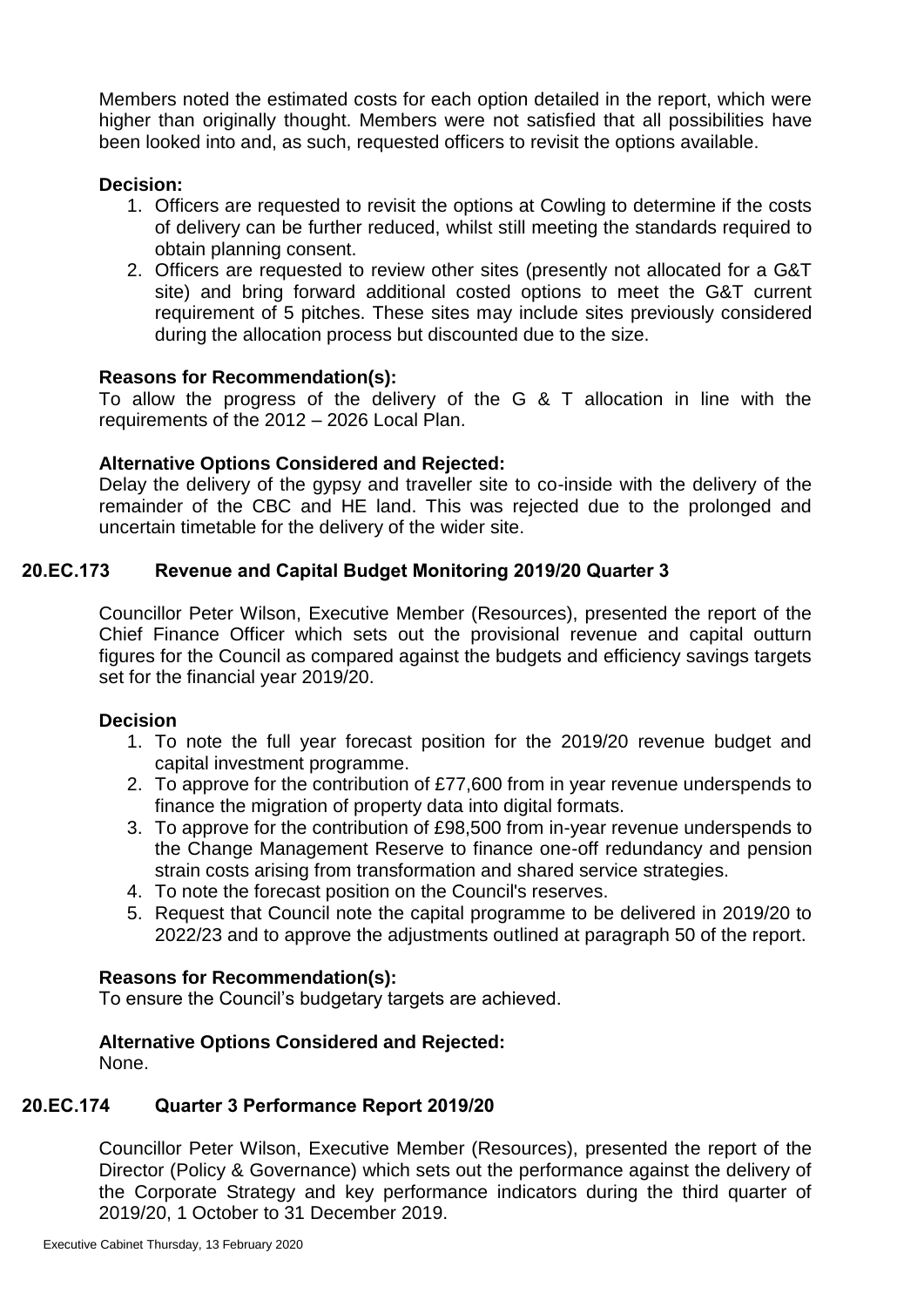Overall, performance of key projects is excellent with ten (83%) of the projects now rated as green or complete and two projects (17%) currently rated as amber with the action plans for these projects contained within the report. Performance of the Corporate Strategy indicators and key service delivery measures is also good with 84% of Corporate Strategy measures and 88% of key service delivery measures performing on or above target or within the 5% threshold. Those indicators performing below target have action plans outlined with measures to improve performance.

#### **Decision:**

To note the report.

#### **Reasons for Recommendation(s):**

To facilitate the on-going analysis and management of the Council's performance in delivering the Corporate Strategy.

**Alternative Options Considered and Rejected:**

None.

## **20.EC.175 Exclusion of the Public and Press**

**Decision: To exclude the press and public for the following items of business on the grounds that it involves the likely disclosure of exempt information as defined in Paragraph 3 of Part 1 of Schedule 12A to the Local Government Act 1972.**

## **20.EC.176 Allocation of Community Infrastructure Levy Funds**

Councillor Peter Wilson, Executive Member (Resources), presented the confidential report of the Deputy Chief Executive which seeks approval for the allocation of main CIL monies to infrastructure projects which are on the interim Infrastructure Funding Statement.

## **Decision:**

To approve the allocation of Community Infrastructure Levy monies for £1,806,022.40 for spend on:

- The cost of installing footpaths, parking, lighting to open space, landscaping and the play area refurbishment at King George V Playing Fields;
- Open up Footpath 9-2-FP42 (between Bagganley Lane and Froome Street) and improve Footpath 9-2-FP15 that links to the Leeds and Liverpool Canal and Healey Nab;
- Provision of car park to facilitate event parking for Astley Park and Westway on Westway, Euxton; and
- Highways and infrastructure (the provision of access to and within the site) & relocation of Eaves Lane GP Surgery and Community Centre Development at Tatton, Chorley.

## **Reasons for Recommendation(s):**

To allocate the CIL Infrastructure Fund in the way it is intended and ensure the methodology of how it is allocated is transparent

# **Alternative Options Considered and Rejected:**

None.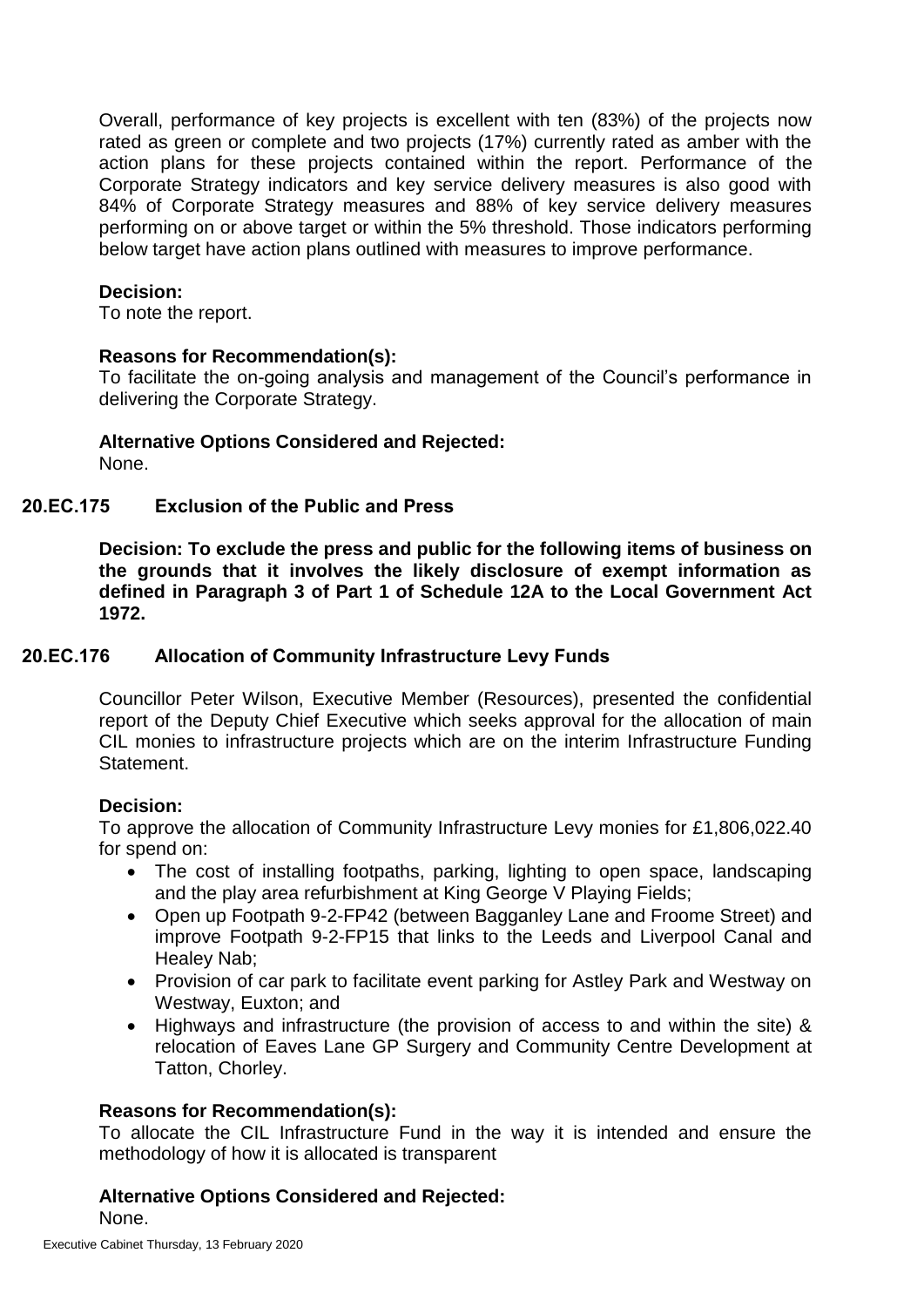#### **20.EC.177 Westway Pavilion Contractor Appointment**

Councillor Peter Wilson, Executive Member (Resources), presented the confidential report of the Deputy Chief Executive which seeks approval for the appointment of Walter Carefoot & Sons Ltd to construct the pavilion, car parking and access at Westway Sports Hub and the appointment of Duncan Ross Land Drainage Ltd to deliver the grass pitch improvements at Westway Sports Hub.

#### **Decision:**

- 1. To approve the award of the contract for the construction of the pavilion, car parking and access at Westway Sports Hub to Walter Carefoot & Sons Ltd.
- 2. To approve the award of the contract for the installation of grass pitch improvements at Westway Sports Hub to Duncan Ross Land Drainage Ltd.

#### **Reasons for Recommendation(s):**

The approved procurement methodologies have been followed and Walter Carefoot & Sons Ltd and Duncan Ross land Drainage Ltd have been selected as the Preferred Contractors.

# **Alternative Options Considered and Rejected:**

None.

## **20.EC.178 Council Chamber Project - Update**

Councillor Peter Wilson, Executive Member (Resources), presented the confidential report of the Director (Governance) which provides an update on the progress of the refurbishment project.

#### **Decision:**

To note the report.

## **Reasons for Recommendation(s):**

- 1. As a community leader our publicly accessible meeting rooms should meet the required standards and have the capacity to seat as many members of the public as possible.
- 2. In line with the new green agenda within the Corporate Strategy the furniture is being refurbished rather than purchasing new furniture.
- 3. The provision of the facilities to web cast meetings will enable all residents to observe the decision-making process.

## **Alternative Options Considered and Rejected:**

Not to undertake the refurbishment.

# **20.EC.179 Review of Large Commissioning**

Councillor Bev Murray, Executive Member (Early Intervention), presented the confidential report of the Deputy Chief Executive which provides the findings of a review of the current commissioning process which was implemented in 2017/18. It provides recommendations to improve the process for allocation, to be implemented from the 2020/21 financial year.

# **Decision:**